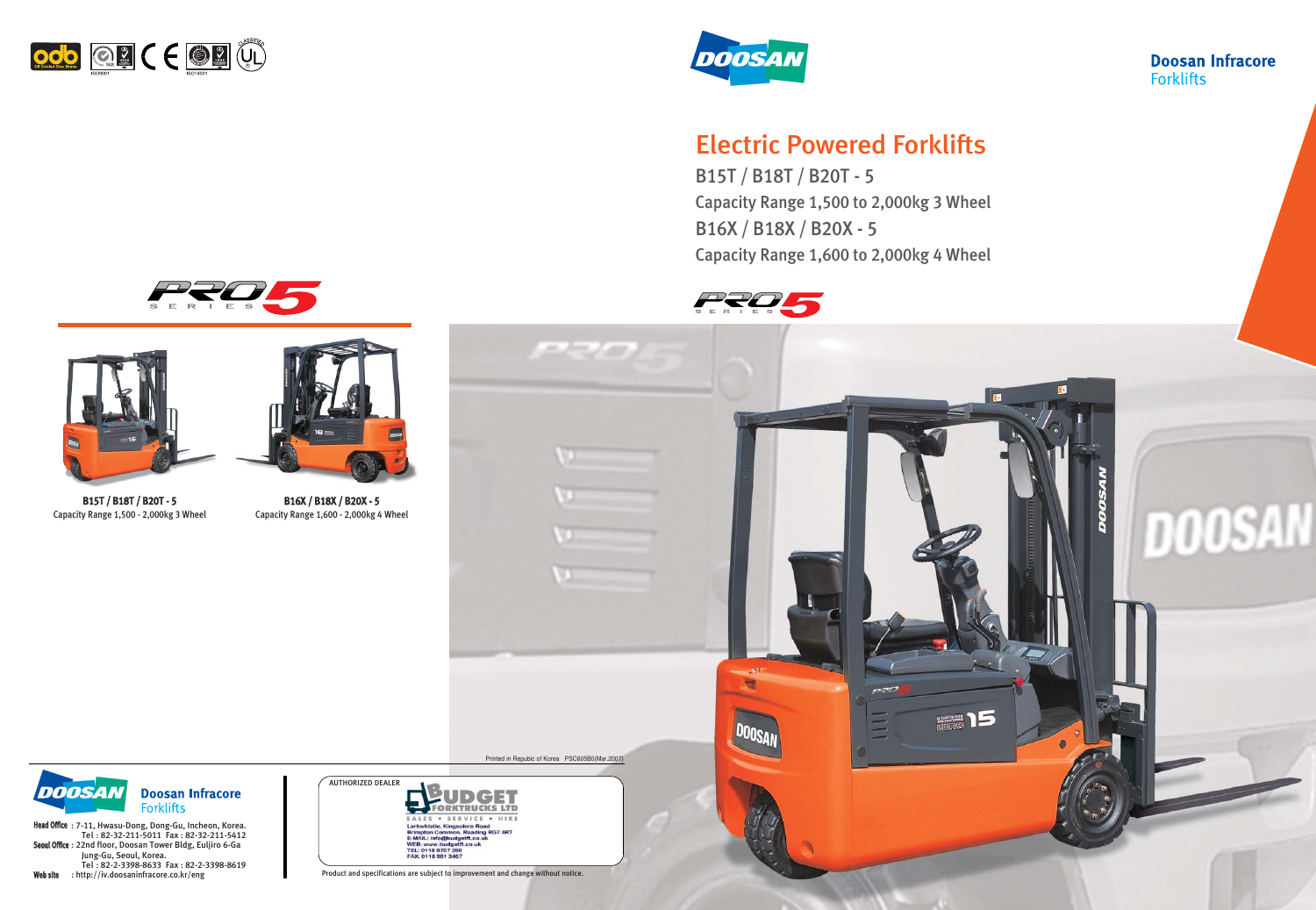Doosan design breakthrough takes AC technology a leap beyond conventional forklifts by introducing revolutionary AC power and efficiency to both drive and hydraulic motors taking the industry lead in electric truck design and performance.

We've designed this new generation of Doosan electrics to be STRONG, SAFE, STABLE, SMART and STYLISH.



Our customers can be confident that their material handling needs will be met and even surpassed in one compact, productive and efficient package with our new electric powered forklifts.

Our design team has integrated the advances of AC technology with user defined comfort and performance needs generated from extensive marketplace research - resulting in a new electric truck that excels in **Performance, Practicality & Production**.

O Operator compartment design that optimizes driver comfort to keep your operator fresh, effective and productive... all day, everyday.

AC Drive & Hydraulic motors promote energy efficiency that generates more run time per battery charge for greater productivity and increased efficiency.

**O** Elimination of motor brushes, commutators and directional and hydraulic contactors decreases maintenance and minimizes downtime, to reduce



The **PRO5** Series provides a complete package of AC technological advances in the **Drive, Hydraulic** and **Steering** systems. This combination goes beyond the typical AC drive Motor only configuration found on other makes, to maximize benefits both on the production floor and to your bottom line!

How do you keep your Purchasing, Production & Accounting departments happy?

The **PRO5** Series will do just that and more with :

- 
- 
- overall operating costs.

## **Taking the industry lead...**

## **New Electric Powered Forklifts B15T / B18T / B20T B16X / B18X / B20X**

innovative thinking... in-the-iron

## *Doosan AC Drive & Hydraulic technology*

## **...enhances your investment in equipment, personnel & efficiency**





Technology

*DRIVE THE DIFFERENCE... DRIVE DOOSAN !*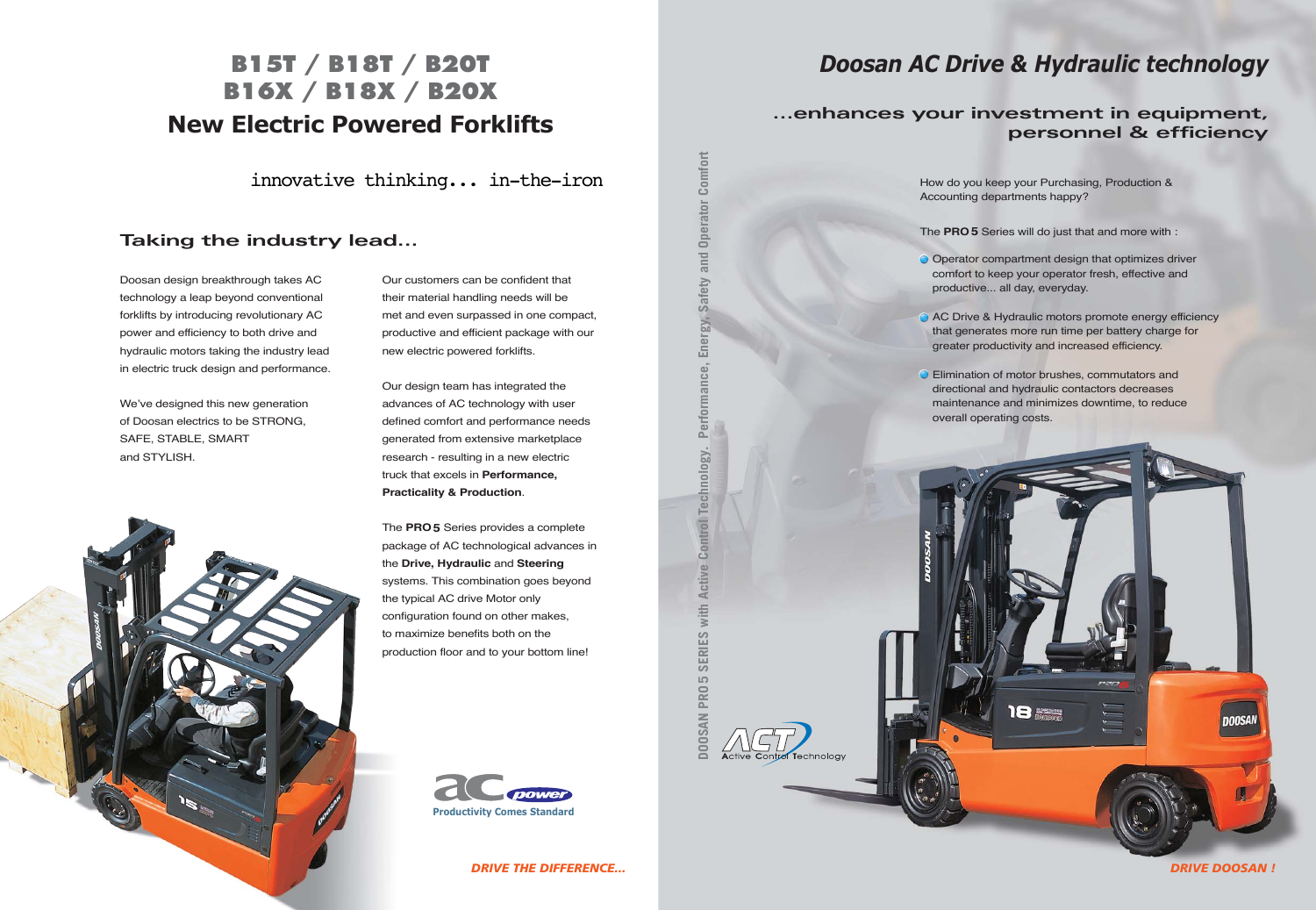### **OWNERS**

...want a lift truck that makes good economic sense.

### **OPERATORS**

...want a lift truck that is both comfortable & productive.

## **ALL OF THEIR NEEDS ARE MET BY THE PRO 5 SERIES***!!*



#### *1. Rear View Mirrors* Keep operators posted, aware and alert to what's going on around them.

*6. Roomy Operator Compartment*  Designed for comfort. Optimized pedal positions, combined with an infinitely tiltable steering wheel and full slide seat adjustment effectively eliminates operator fatigue.

#### *7. Outstanding Visibility*

Achieved with SEE-THRU mast and overhead guard with a low rise cowl design that optimizes operator sight lines forward, up and to the load.

#### *8. Breakthrough Anisometric Overhead Guard*

Revolutionary design permits quick and easy installation of weather panels when and where they are needed.

#### *9. Audible Back-up Buzzer*

To alert pedestrian traffic of vehicle proximity and location.

*10.Tool-less Battery Side Covers* Enhance stylish appearance and permits convenient & open service access.



### **O OIL - COOLED DISC BRAKES**



Optional Finger-Tip actuated hydraulic valve controls permit precise controlled load movement by literally lifting only a finger to significantly reduce operator movement and expended effort. **DRIVE THE DIFFERENCE...** *DRIVE DOOSAN !* 

#### *2. Lockable Parking Brake Lever with Warning* Double-acting lever actuation with button release keeps truck braked while exiting and entering vehicle. Buzzer activates when operator leaves seat without engaging park brake.

Oil-Cooled Disc Brakes as standard equipment eliminates outside contamination to significantly extend brake life and dramatically decrease maintenance costs. These brakes have service intervals 5-times longer than conventional shoe brakes and come with Doosan INDUSTRY EXCLUSIVE **FEATURES** 



#### *3. Directional Lever* Hand actuated to easily select forward or reverse for smooth and responsive directional change.

*4. Seat Belt Indicator* Activates as a warning if seat belt is not fastened when truck is in operating mode.

## *from front to back...the new PRO 5 Series will satisfy the most demanding owners & operators.*

*5. Fully Hydraulic Power Steering* Has no mechanical connection between steering wheel and steer axle which eliminates kickback and gives operator precise steering control with low steering effort regardless of truck speed.



Optional Mono-Ped Foot Directional Control permits hands free directional changes while maintaining full control of other operating functions.



Integral or Hang-on Sideshifter makes load positioning quick and easy for superior material handling efficiency.



Multi-functional Convenience Tray provides cup holder, paperwork clip and storage tray to keep operator organized, efficient and effective.



Electric sensor in brake oil reservoir advises when fluid refill is needed.



Optional Equipment Deluxe Suspension Seat smooths out road bumps and operating jolts.





Repositioned hydraulic hoses, sheave and pipes provide clear visibility through the mast. All auxiliary hoses for attachments are aligned behind mast chain and cylinders.